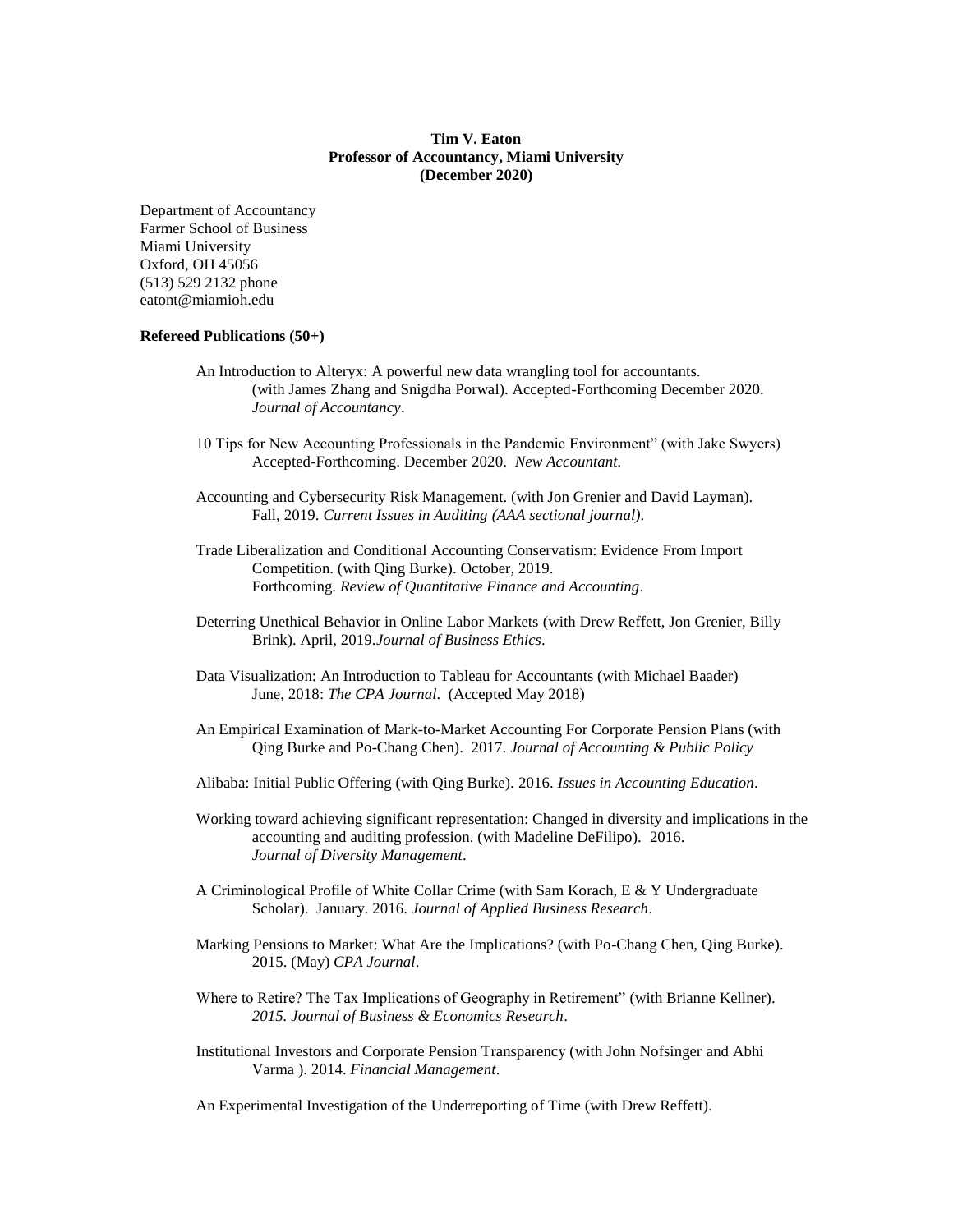2014. *Journal of Managerial Issues.*

- Improving Undergraduate Learning for Employability Through International Exposure (with Andrew Kleshinski) *American Journal of Business Education*. V. 7, Issue 1, 2014.
- What you need to know before working overseas: Top 5 Considerations for U.S. Expatriates (with Andrew Kleshinski). *New Accountant*. November, 2013.
- Other Comprehensive Income: FASB Changes the Presentation (with Kathryn Easterday and Mike Rhodes). *CPA Journal*. March, 2013.
- Double (Accounting) Standards? A Comparison of Public and Private Sector Defined Benefit Pension Plans (with Kathryn Easterday). *Journal of Public Budgeting, Accounting & Financial Management.* Issue. 2 Volume 25. 2012.
- Defined Benefit Plans: Understanding Public and Private Sector Differences (with Kathryn Easterday) *CPA Journal*. September 2012.
- Motivating Students to Prepare for Class and Engage in Discussion Using the Hot Seat. (with Pete Brewer and Kathleen Bentley).November 2010. *Journal of Accounting Education*.
- A Perfect Storm for Pensions: The Funding of Defined Benefit Pension Plans (with Kathryn Easterday). March, 2010. *The CPA Journal*.
- Underwater Stock: What are Your Options? (with Ryan Patterson). 2010. *The CPA Journal*.
- Accounting Faculty Job Search in a Seller's Market. (with Steve Hunt and Alan Reinstein). 2009*. Issues in Accounting Education.*
- An Empirical Examination of Whistleblowing Policies and Mechanisms at Universities (with Mike Akers). 2009. *Journal of Forensic Accounting*.
- Funding Levels and Gender in Public Pension Plans (with John Nofsinger). Summer, 2008. *Public Budgeting & Finance*.
- A Research Note of the Effect of Target Focus on the Use of Financial and Nonfinancial Measures in Balanced Scorecard Performance Evaluations (with Kip Krumwiede and Monte Swain). 2008, *Advances in Behavioral Research in Accounting*.
- Whistleblowing: A Review of Previous Research and Suggestions for Best Practices Utilizing Previous Research (with Wade Webber). June, 2008. *Journal of Forensic Accounting*.
- Fighting Fraud: Best Practices from Law Enforcement (with Suzy Wolford), 2007, *Internal Auditing*.
- Disclosure and the Cost of Equity in International Cross-Listing (with John Nofsinger and Dan Weaver). 2007, *Review of Quantitative Finance and Accounting*. Whistleblowing and Good Governance (with Mike Akers). June, 2007. *The CPA Journal*.
- The Coming Accounting Crisis (solo-authored). May, 2007. *Journal of College Teaching and Learning*

No Longer an "Option". (with Brian Prucyk). April, 2005. *Journal of Accountancy.*

The Effect of Financial Constraints and Political Pressure on the Management of Public Pension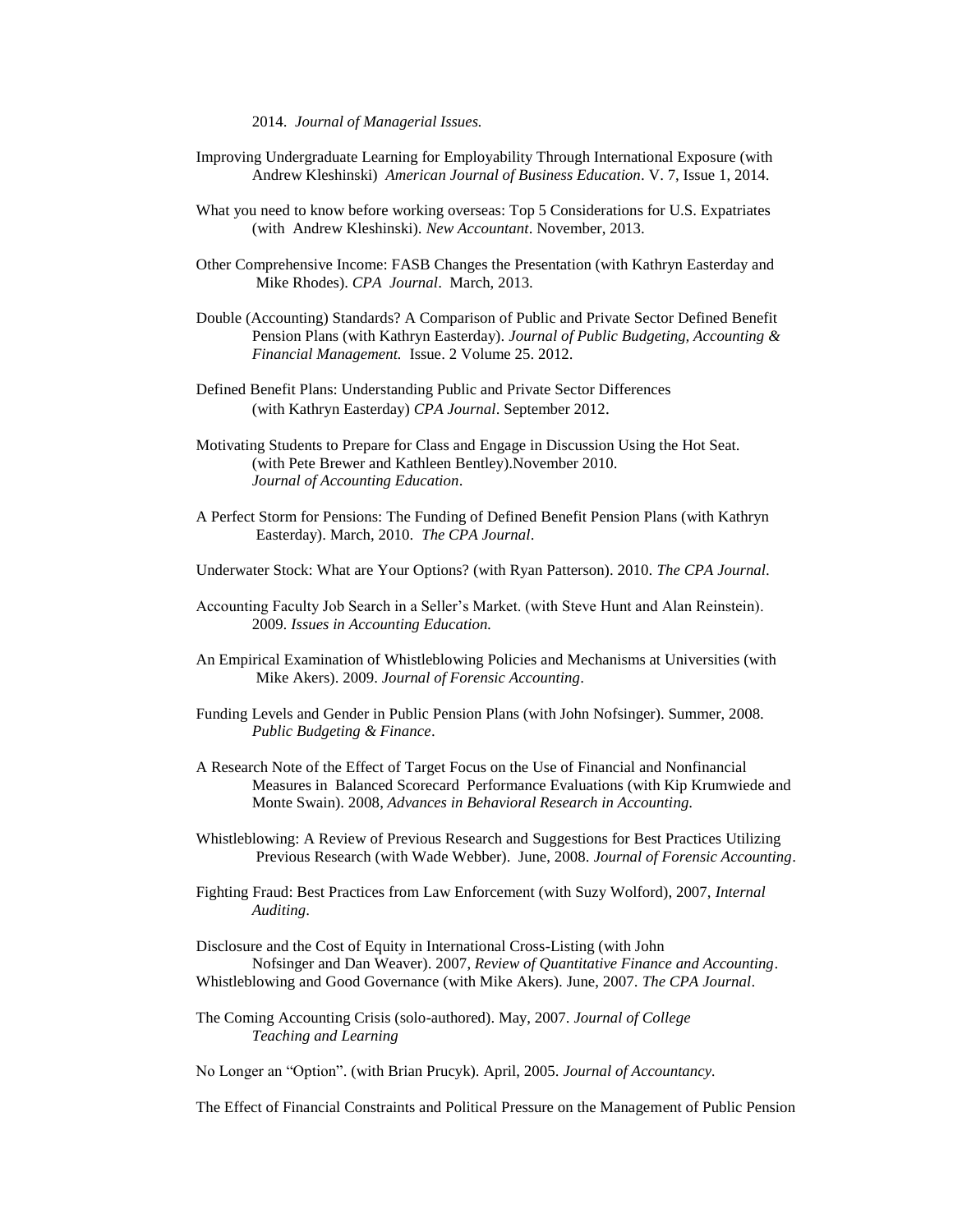Plans (with John Nofsinger). Summer, 2004. *Journal of Accounting and Public Policy*.

- Measuring and Changing the Values of Accounting Students (with Don Giacomino, Mike Akers). April, 2004. *Journal of College Teaching and Learning*.
- Managers' Incentives to Manipulate Earnings in Control Contests: An Examination of How Corporate Governance and Market Mechanisms Mitigate Earnings Management (with Sarah Peck and Joy Begley). Fall, 2003. *Journal of Forensic Accounting*.
- The Personal Values of Accounting Alumni. (with Don Giacomino). Fall, 2003. *Journal of Managerial Issues.*
- Forums for Accounting Information Systems Scholars (with Lloyd Doney). 2003. *The Review Of Business Information Systems.*
- An Empirical Examination of the Underreporting of Chargeable Time (with Mike Akers). Spring, 2003. *Journal of Managerial Issues.*
- Job Search and Selection By Academic Accountants: New and Relocating Faculty (with Steve Hunt). 2002. *Journal of Accounting Education.*
- An Examination of ERR and Asset Allocation in Public Pension Plans (with John Nofsinger). *Financial Accountability and Management*. May 2001.
- An Examination of Personal Values: Differences Between Accounting Students and Managers and Differences Between Genders (with Don Giacomino). May 2001. *Teaching Business Ethics*.
- An Ex Ante Test of the Jenkins Committee Disclosure Recommendations (with Keith Stanga). 2000. *Advances in Accounting*.
- The New and Relocating Finance Faculty Market: Factors Affecting Job Selection (with John Nofsinger) 2000-Special Issue. *Financial Practice and Education*.
- Personal Values of Business Students: Differences by Gender and Discipline (with Don Giacomino). 2000. *Research on Accounting Ethics*.
- Stock Options: Repricing Issues (with Jim Trebby). December 2000. *National Public Accountant*.
- Underreporting Chargeable Time (with Mike Akers). Winter 1999. *The Journal of Applied Business Research*.
- Form Over Substance? The SEC's Application of APB 29 (with J. Robert Routt, Controller, E.W. Scripps) Winter 1999. *The Journal of Corporate Accounting and Finance*.
- The Financial, Tax and Behavioral Implications of Performance Based Compensation (with Jim Trebby) Summer 1999. *The Journal of Strategic Performance Measurement.*
- The Determinants of the Deferred Tax Valuation Allowance Account Under SFAS 109 (with Bruce Behn and Jan Williams). March, 1998. *Accounting Horizons*.
- A Judgment Model for Valuing Deferred Tax Assets Under SFAS 109 (with Jan Williams). March, 1998. *Management Accounting*.

Disclosing Managerial Information: The Jenkins Committee Disclosure Recommendations (with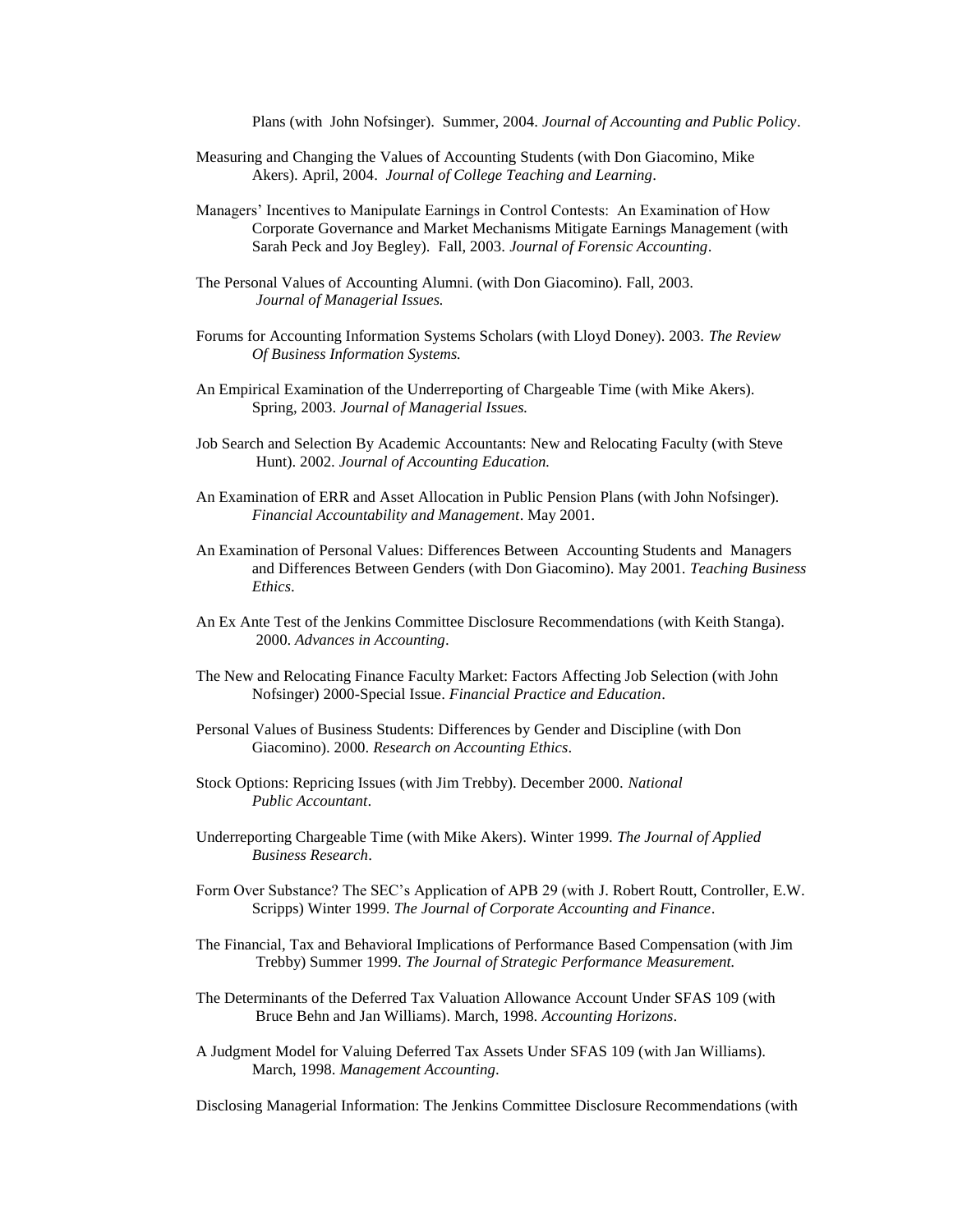Harold Roth). January, 1998. *Journal of Cost Management*.

A Test of User Satisfaction with a Computerized Accounting System (with Keith Stanga). Spring, 1998, *Journal of Computer Information Systems.*

# **Research In Progress**

The Impact of Human Rights Reporting and Presentation Formats on Nonprofessional Investors' Perceptions and Investment Decisions (with Karen DeMyst and Billy Brink\_ 2019 United Nations *Interdisciplinary Research Workshop on Business and Human Rights*. Under Revise and Resubmit, *Current Perspectives in Accounting*.

- Accounting for Human Rights: Should Your Company Care? ", Under review at the *CPA Journal*.
- Overinvestment and Leases (with Matt Wieland, Jim Wahlen, Craig Nichols) Submitted. Under review at Journal of Financial Reporting. (several conferences/University workshops).
- BlockChains vs. Cryptocurrencies. Practitioner project working on with current Miami student. (Greg Hulse). Likely submission to one of the top 2 practitioner accounting journals.

Other projects at early stages of development.

### **Presentations (recent)**

2019. The Impact of Human Rights Reporting and Presentation Formats on Nonprofessional Investors' Perceptions and Investment Decisions November 2019 United Nations *Interdisciplinary Research Workshop on Business and Human Rights*.

2019. Overinvestment and Leases. Paper presented at several workshops by co-authors. 2019. University of Mississippi (J. Wahlen) 2018. Penn State (J. Wahlen) 2017 Farmer School of Business (I presented with M. Wieland) 2017 Yale Research Conference (J. Wahlen) 2017 AAA annual meeting- San Diego (M. Wieland)

2018 (August and November) Co-lead two FSB Teaching Effectiveness workshops.

- 2018. The Need for Accountability: Human Rights Accounting (FSB workshop).
- 2017 Invited panel speaker –AAA (Miami Florida)
- Deterring Unethical Behavior in Online Labor Markets. 2016. Farmer School of Business Research.
- An Empirical Examination of Mark-to-Market Accounting For Corporate Pension Plans. 2015 Ohio AAA mid-year meeting. *Cleveland, May 2015*.
- A Criminological Profile of White Collar Crime (with Sam Korach, E & Y Undergraduate Scholar). JFIA Mid-Year Meeting. (AAA Sectional) *San Antonio, March 2014*.
- Institutional Investors and Corporate Pension Transparency, 2012 *Midwest AAA Meeting*, *St. Louis October, 2012.*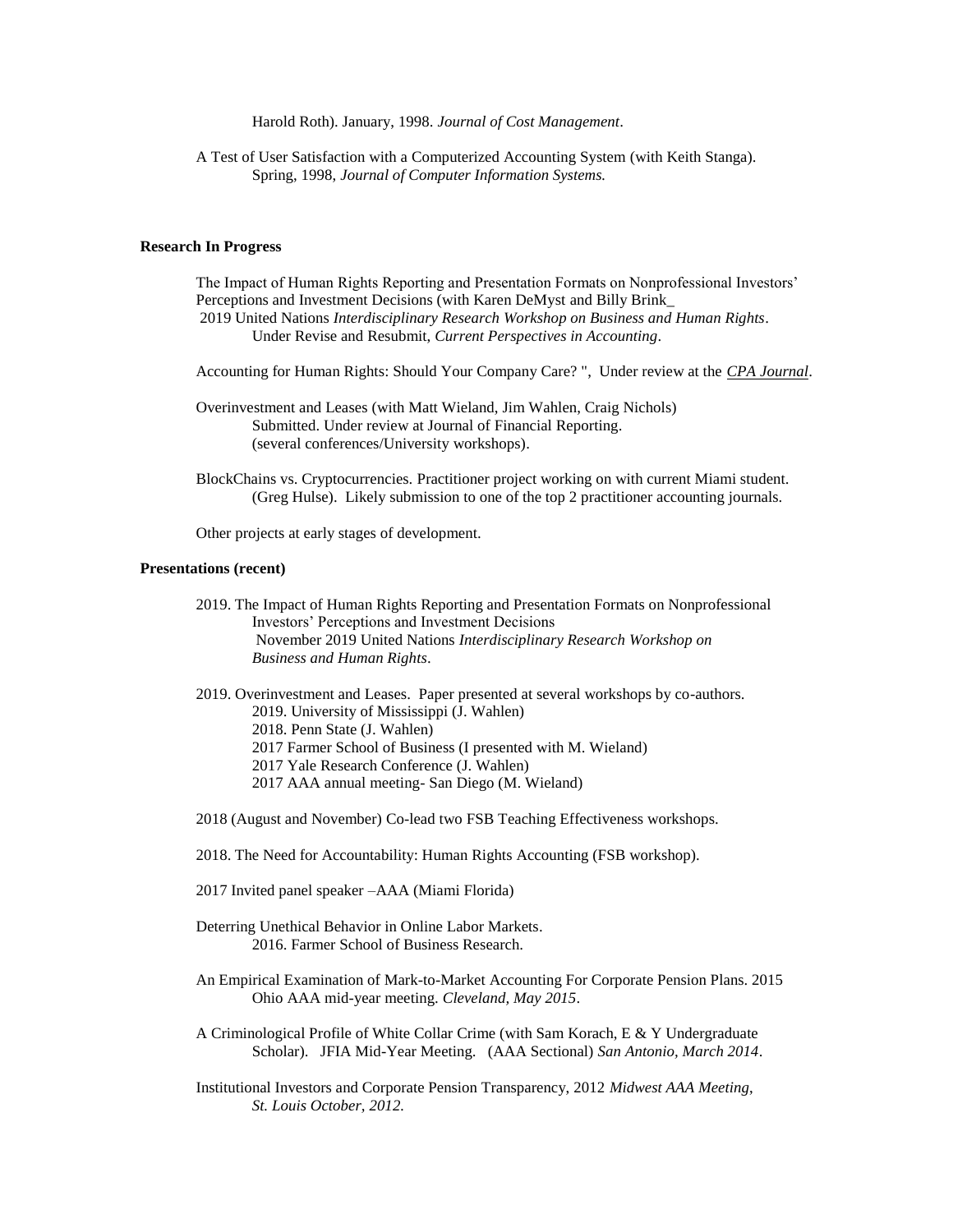- An Experimental Investigation of the Underreporting of Time (with Drew Reffett*). 2011 ABO Meeting. Kansas City, Mo. October, 2011.*
- Double (Accounting) Standards? A Comparison of Public and Private Sector Defined Benefit Pension Plans (with Kathryn Easterday). *Presented Ohio AAA meeting, May 2010.* And *50th anniversary Midwest AAA meeting, October,2010.*
- The Effect of Time Reporting Delay on Time Reporting Behavior. 2010 ABO Meeting. Denver Co And *50th anniversary Midwest AAA meeting, October,2010.*

IFRS presentation at Ernst and Young Faculty Development (Cleveland) and American Accounting Association annual meeting. New York City. June, 2010 and August, 2010. **Work Experience**

#### **2005-Present**

*(2015-Present)Professor of Accountancy,* Miami University *(2005-2014) Associate Professor of Accountancy,* Miami University Classes Taught: Intermediate Accounting, Financial Accounting Research (Graduate and Undergraduate), Applied Accounting Research Teaching Evaluations: Excellent

### **2001-2005**

*Associate Professor of Accounting,* Marquette University Classes Taught: Accounting Theory (Graduate), Intermediate Accounting, Advanced Accounting Teaching Evaluations: Excellent

#### **1996-2001**

*Assistant Professor of Accounting,* Marquette University

## **1992-1996**

*Graduate Teaching Associate,* The University of Tennessee Classes Taught: Corporate Financial Reporting, Intermediate Accounting, Principles of Financial Accounting, Principles of Managerial Accounting

### **Professional Certification**

Certified Public Accountant **–**Wisconsin. (Active, License to Practice #19302)

#### **Education**

Ph.D. in Business Administration, The University of Tennessee Major Area: Accounting, Minor Area: Cognitive Psychology M.Acc., The University of Tennessee (4.0 GPA) BBA (3.9 GPA), Major: Accounting, Northeast Louisiana University

## **Service and Outside Activities**

#### *Miami University*

FSB, P&T Divisional Committee, 2016-2019 FSB, Core Integration Committee, 2019-2020 Accounting Chair, Teaching Effectiveness Committee, 2018-2019 Accounting Chair, External Relations Committee, 2019-2020 Accounting Member Personnel Committee, 2012-2020 FSB, Committee to Evaluate Administrators, 2015-2018 AAA Pathways Commission, subcommittee on Teaching Excellence, 2013-2015 (national) Miami TAG Representative, State of Ohio, 2014-2015 (state) National Co-Chair, Deloitte & Touche, Trueblood Committee 2009-2010 Ernst & Young, Academic Resource Center, 2008-2009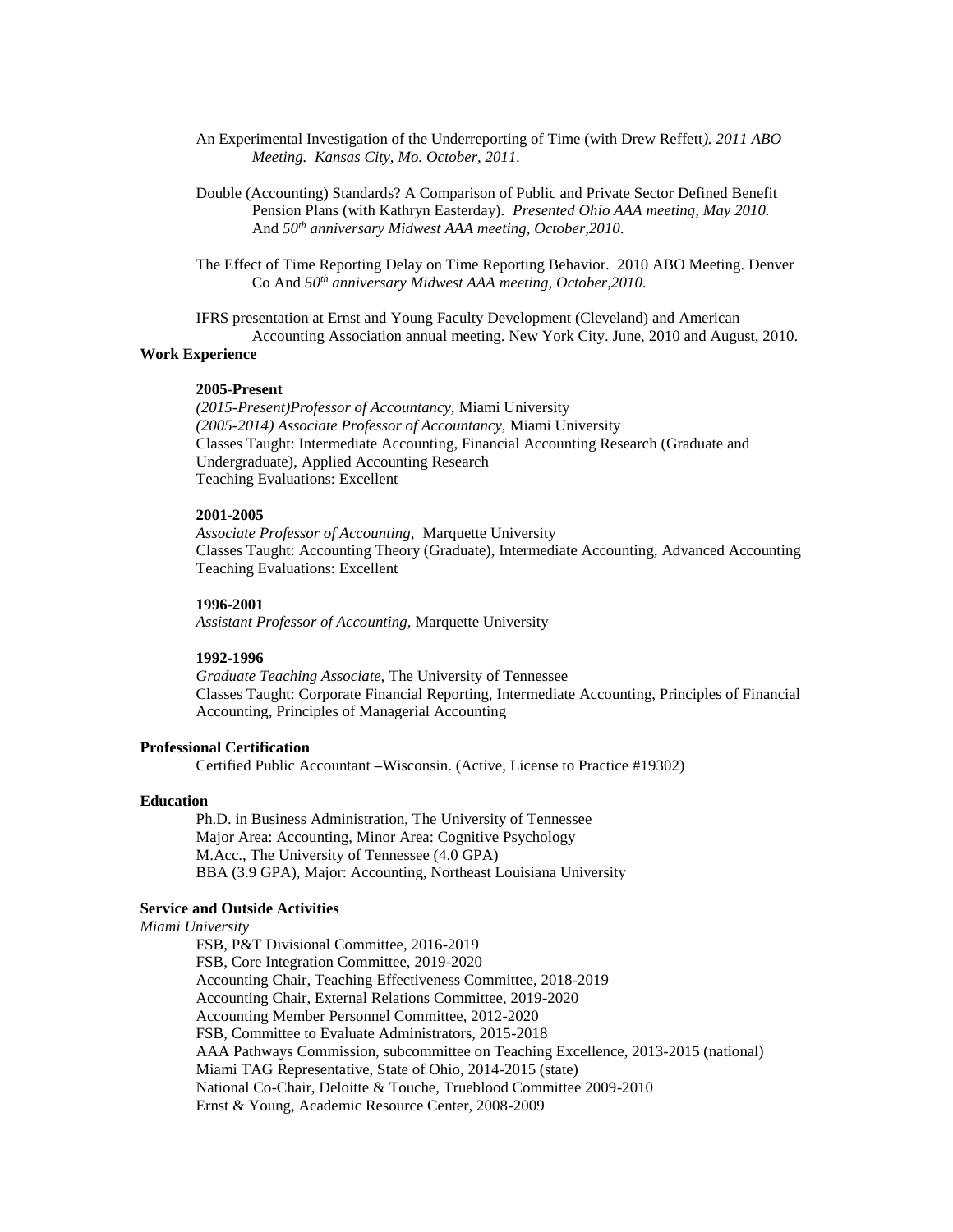Alumni Teaching Scholar, 2006-2007 Miami University, Strategic Planning Committee 2011-2014 Faculty Advisor, PWC Case Competition, 2005-2017 Deloitte, Trueblood National Committee Chairman, 2009-2010 Deloitte,, Trueblood National Committee 2008-2009 Faculty Advisor, Deloitte and Touche Case Competition, Spring 2006, 2007 Strategic Planning Committee 2007-2012 Chair, Faculty Development Committee 2007-2014 FSB, Diversity Committee, 2016-2017 FSB, Undergraduate Committee, 2009-2015 Scholarship and Awards Committee, 2005-2007 Academic Advisor, 2005-present PWC Faculty Symposium, 2010, 2011, 2015, 2016, 2017, 2018, 2019 *Marquette University/Milwaukee Community* College of Business Executive Council, 2004 Promotion and Tenure Committee, 2004 Faculty Senate, 2004 Strategic Planning Committee, College of Business, 2002-2004

# **Other Professional Activities**

Academic Reviewer*: Journal of Accounting and Public Policy, Current Issues in Auditing, Journal of Accounting Education, Journal of Forensic Accounting, Global Perspectives on Accounting, Journal of Business and Economics, Advances in Accounting, Accounting Education: An International Journal, Financial Accountability & Management, Journal of Managerial Issues, Managerial Auditing Journal* , *Public Budgeting & Finance*, Various Conferences. E & Y, Academic Resource Center, Faculty Fellow, 2008-2009 CPA Exam Mentor (Financial Accounting and Reporting). 2012, 2009, 2008 and 2007 (Reviewer) New York. 2004

Chicago. 2002. Albuqurque. 2002. New Orleans. 2001.

PWC University, 2005 and 2006 (Princeton)

Board of Directors, Institute of Management Accountants (1997-2001) Expert Witness (Financial Reporting), Mingo & Yankala (1999, 2000)

#### **Honors**

Editorial Board, 2017-2020, Journal of Accounting Education

2018, 2010, Richard T. Farmer Teaching Excellence Award

2017 Invited to be a panel speaker at the SEAAA as an expert "Teacher-Scholar"

2015 Invited to be a panel speaker at the Ohio AAA as a "Master Teacher"

2011-2017, 2019 Ernst & Young Teaching Scholar

2010-2019, Commendation, Miami University, CELT Top 100 Faculty

2008, Winner of *The CPA Journal's* 2007 Max Block Award for most outstanding article in the category of Policy Analysis for "Whistleblowing and Good Governance: Policies for Universities, Government Entities, and Nonprofit Organizations."

2008, 2014 Recipient of Farmer School Summer Research Grant

2006-2007, Alumni Teaching Scholar

2005, *Journal of Accountancy* Citation of Excellence for:

No Longer an "Option" (with Brian Prucyk), April, 2005. *JOA.*

2005, 2003 Who's Who in Business Education

ANBAR Citation of Excellence for: The Determinants of the Deferred Tax Valuation Allowance Account Under SFAS 109 (with Bruce Behn and Jan Williams). March, 1998. *Accounting Horizons*.

1999 Arthur Andersen Alumni Research Award, Marquette University